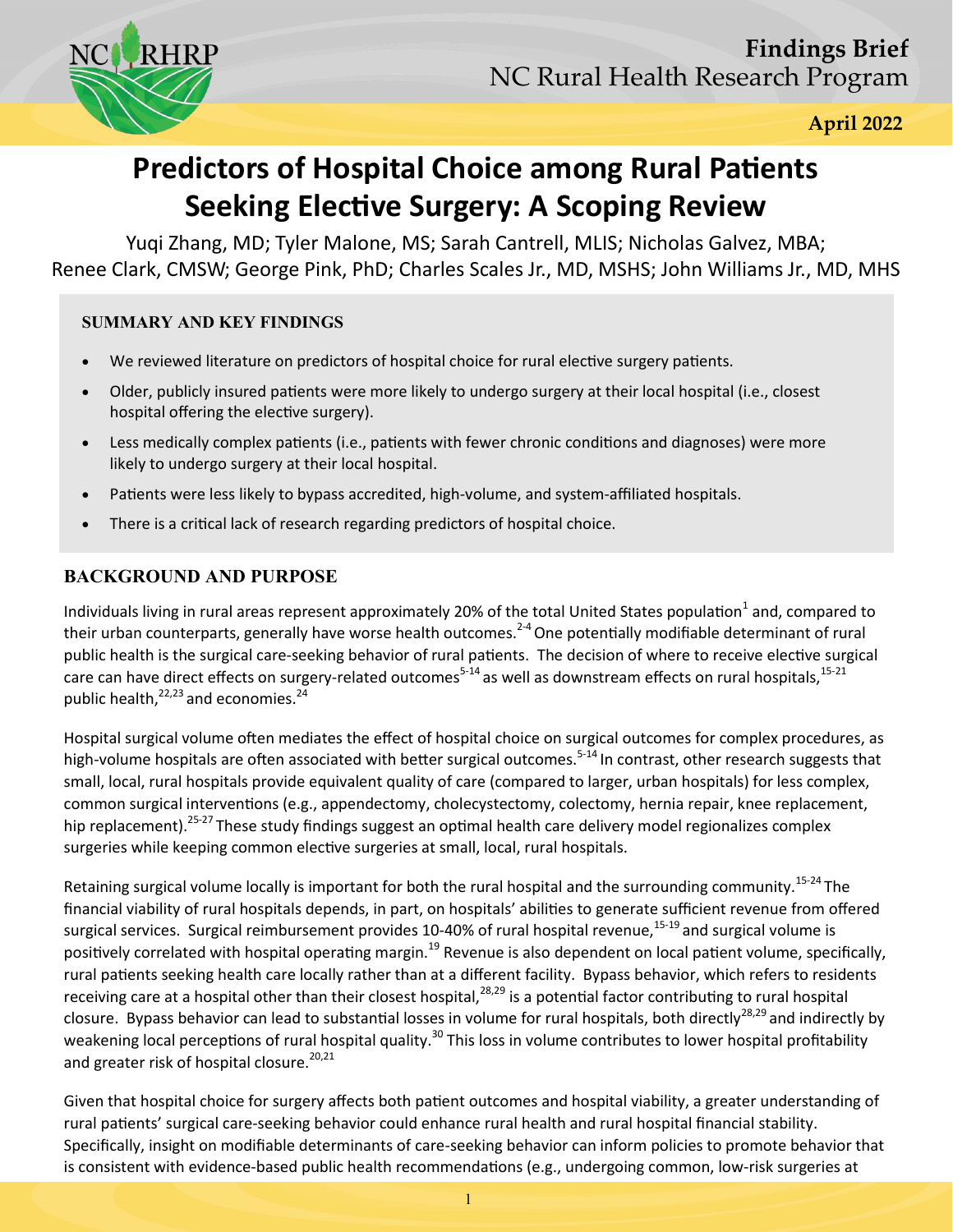local hospitals and undergoing complex, high-risk surgeries at high-volume hospitals). Although previous research has examined rural surgical care-seeking behavior, to date, there is no published comprehensive scoping review of the literature. The purpose of this scoping review was to identify literature describing determinants of hospital choice among rural patients seeking elective surgery.

## **METHODS**

We created a study protocol following guidelines set forth by the Preferred Reporting Items for Systematic Reviews and Meta-Analyses Extension for Scoping Reviews (PRISMA-ScR).<sup>31</sup> We registered the study protocol with Open Science Foundation, an online research support platform run by the nonprofit Center for Open Science, Inc.<sup>32</sup> Our study protocol can be accessed at the following web address: [https://osf.io/fqkn4/.](https://osf.io/fqkn4/) To briefly summarize our methods, we (1) conducted a systematic search of MEDLINE, EMBASE, and Web of Science from inception to December 11, 2020 to identify relevant, peer-reviewed, observational studies on U.S.A.-based surgical care-seeking behavior; (2) independently dual-screened studies in two phases (e.g., title and abstract screening, full-text screening) for eligibility, and; (3) extracted data from eligible studies and narratively summarized findings. Additional methodology details are provided in the Appendix of this findings brief.

# **RESULTS**

We initially identified 6,640 citations through our search of MEDLINE, EMBASE, and Web of Science. We identified nine additional citations through manual searching of relevant article bibliographies. After duplicate citations were removed, we screened 4,165 citations for eligibility based on the title and abstract. We excluded 4,083 citations during the title and abstract screening and retrieved 82 full-text articles for further eligibility assessment. Of the 82 full-text articles, we excluded 79 articles for the following reasons: two were duplicate citations that were not captured by Covidence's duplicate citation screening software, four were the incorrect study type, 38 did not have at least 80% of study years from 2011 or later, 32 did not analyze a rural-only population, one analyzed a population residing outside the United States, and one analyzed outcomes other than hospital-based care-seeking behavior for elective surgeries. We had one "near-miss" article<sup>33</sup> that fulfilled all other inclusion criteria but did not provide a definitive hospital choice set. We considered the remaining three studies eligible for our review.

Each reviewed study was a retrospective observational analysis of secondary data.<sup>34-36</sup> Matthews and colleagues<sup>34</sup> used 2010-2014 data from the Iowa Cancer Registry to analyze hospital choice among 3,167 rural patients that received elective surgery for colon or rectal cancer. Weigel and colleagues<sup>35</sup> and Weigel, Ullrich, and Ward<sup>36</sup> used 2011 data from the Healthcare Cost and Utilization Project State Inpatient Databases and State Ambulatory Surgery and Services Databases to analyze hospital choice among two different samples of rural patients that received elective surgery (65,755 patients from Colorado, North Carolina, Vermont, or Wisconsin<sup>35</sup> and 35,980 patients from Iowa,  $36$ respectively). The two latter studies did not include any restrictions on the type of elective surgery. Matthews and colleagues<sup>34</sup> analyzed the type of hospital used by each patient (e.g., National Cancer Institute Designated Cancer Center vs. Commission on Cancer-accredited hospital vs. Critical Access Hospital vs. hospitals not classified as any of the above types). In contrast, Weigel and colleagues<sup>35</sup> and Weigel, Ullrich, and Ward<sup>36</sup> each analyzed a binary outcome describing whether or not a patient bypassed their local hospital (i.e., closest hospital offering the elective surgery). Each of the reviewed studies used a combination of descriptive methods and multivariable regression (e.g., Cox proportional hazards regression, $34$  logistic regression $35,36$ ) to analyze their respective study populations.

The reviewed studies found that the average bypass rate was slightly less than 50%. In addition, the reviewed studies found multiple patient and hospital characteristics associated with the probability of bypass. Specifically, patients that were older, were publicly insured, and had fewer chronic conditions and diagnoses were more likely to undergo surgery at their closest hospital.<sup>35,36</sup> In addition, patients were less likely to bypass hospitals that were accredited,<sup>34</sup> had high surgical volume, were not members of a health system, and employed local general surgeons.<sup>35,36</sup> Furthermore, patients with selected comorbidities (e.g., anemia deficiency, arthritis, congestive heart failure, diabetes mellitus, hypertension, hypothyroidism) were less likely to bypass their local hospital, whereas patients with other disease conditions (e.g., obesity, peripheral vascular disease, renal failure) were more likely to bypass.<sup>35,36</sup> Sex, race, estimated household income, and number of procedures<sup>35,36</sup> had inconsistent associations with bypass.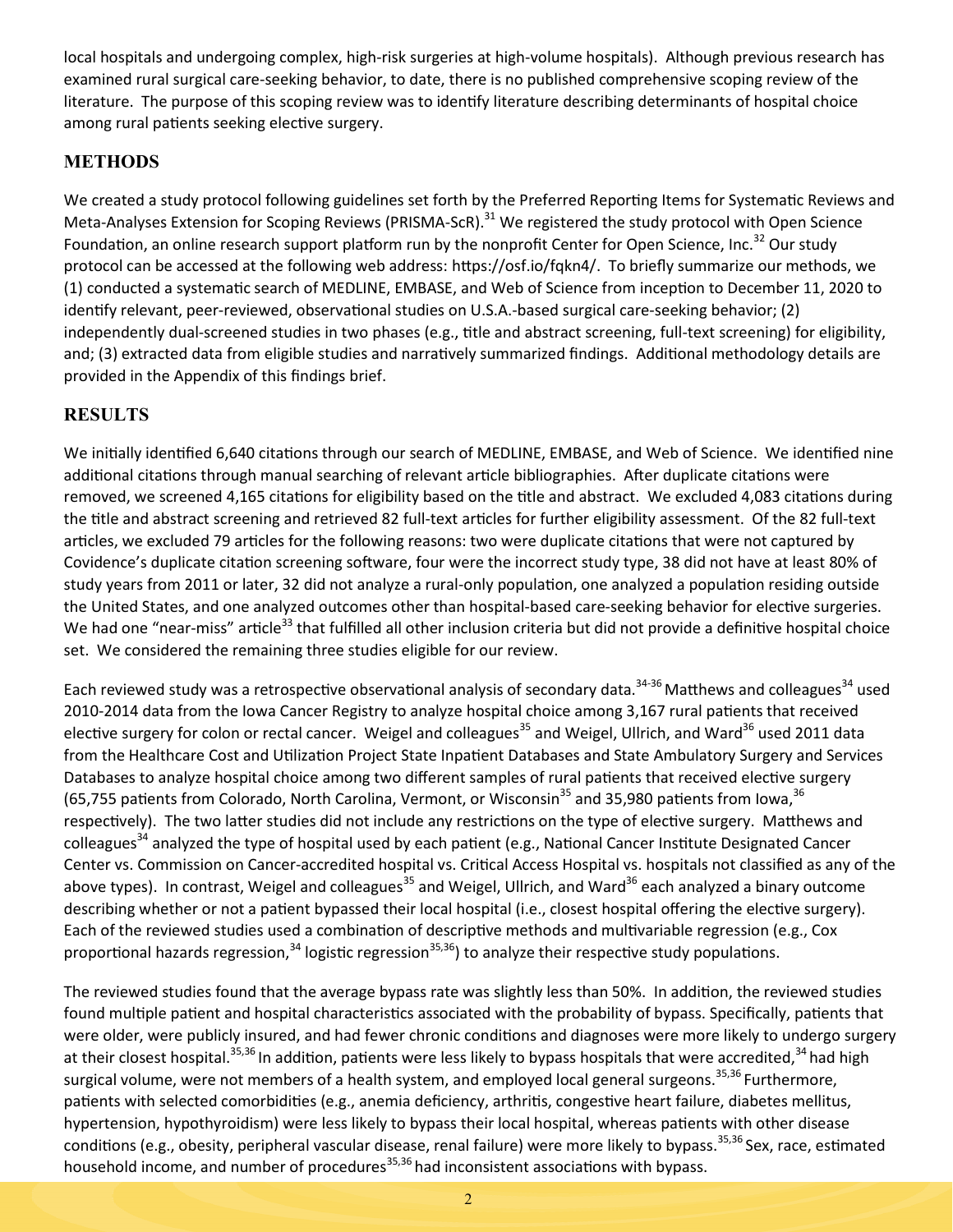### **DISCUSSION**

Our review found a dearth of recent research that explores care-seeking behavior among rural surgical patients. The limited number of studies that do exist<sup>34-36</sup> suggest that (1) the average rate of local hospital bypass is close to 50%, (2) hospital choice is associated with clinical and nonclinical characteristics like patient age, medical complexity, and insurance status, and (3) hospital choice is associated with hospital characteristics, including hospital accreditation, surgical volume, system affiliation, and surgeon supply. Our findings provide insight on surgical care-seeking behavior and possible determinants of local hospital bypass. However, the limited amount of recent research on rural surgical care-seeking behavior highlights a clear need for additional studies using data that reflect the current health policy environment. Updated investigations can further improve understanding of surgical care-seeking behavior and its effects on patient health outcomes and hospital financial viability.<sup>5-21</sup>

Our findings have important clinical implications. For instance, the high bypass rate could be related to safety concerns, referral patterns by primary care physicians, or patient inquiry about hospitals and physicians informed by published research on hospital choice and surgery-related outcomes.<sup>5-14</sup> Specifically, previous research has consistently found an inverse association between hospital surgical volume and adverse surgical outcomes for complex procedures.<sup>5-14</sup> These research findings have led organizations such as the Leapfrog Group to recommend that patients bypass rural hospitals for large volume hospitals when receiving certain complex surgical operations.<sup>7,10,37</sup> In contrast, other research suggests that small, local, rural hospitals provide equivalent quality of care for less complex, common surgeries.<sup>25-27</sup> Based on the results of our review, these rural hospitals continue to be a common source of surgical care for rural residents. However, the reviewed studies did not examine bypass rates by surgery type. Thus, the current evidence is insufficient to determine whether rural residents are consistently bypassing local, rural hospitals for complex surgeries or receiving less complex, common surgeries at local facilities. Without data on bypass rate by surgery type, we cannot fully assess the concordance between evidence-based hospital recommendations for surgical care and actual patient care-seeking behavior. Future quantitative and qualitative research should continue to explore the clinical implications of rural surgical care-seeking behavior and whether bypass rates differ based on surgery type and complexity.

In addition to the clinical implications, our study findings are relevant in the context of rural hospital financial viability. The high average bypass rate suggests that rural hospitals suffer substantial losses in potential hospital volume. Furthermore, high bypass rates likely weaken local perceptions of rural hospital quality,<sup>30</sup> which could lead to subsequent losses in volume as well. These losses in volume contribute to lower hospital profitability and greater risk of hospital closure.<sup>20,21</sup> In addition, our study findings suggest that hospital financial distress is exacerbated by differences in payer mix between rural patients that bypass and those who remain local. The reviewed studies found that patients insured through Medicare or Medicaid were more likely to undergo surgery locally, and patients insured through private insurance were more likely to undergo surgery elsewhere. Our results are consistent with previous findings from the American Hospital Association, which found that rural hospitals receive approximately 56% of net revenue from Medicare and Medicaid patients.<sup>38</sup> Related findings, published by the Centers for Medicare & Medicaid Services (CMS) Office of Minority Health after the conclusion of our literature search, show that rural Medicare patients who were dual-eligible for Medicaid coverage were less likely to bypass their local hospital for surgical care, in comparison to rural patients that were not dual-eligible.<sup>39</sup> Given variation in insurance reimbursement rates by payer,<sup>40</sup> differences in bypass rates by payer mix almost certainly have direct, important effects on hospital revenue. The findings of our review indicate that hospitals could potentially reduce the rate of bypass through employment of local general surgeons, often capable of providing a wide variety of surgical services, $^{41}$  or independence from larger health systems that regionalize care at larger hospitals. However, recruitment and retention of local surgeons at rural hospitals is challenging,<sup>38,42</sup> and health system consolidation is becoming increasingly normalized, thus indicating that independence from larger health systems might not always be a realistic option.  $43-45$ 

#### *Limitations*

Our scoping review has several important limitations that should be considered when interpreting the results. First, given the traditional objectives of scoping reviews, $31$  we did not conduct a formal critical appraisal of the included sources of evidence. As such, our review does not directly consider how potential methodological limitations of the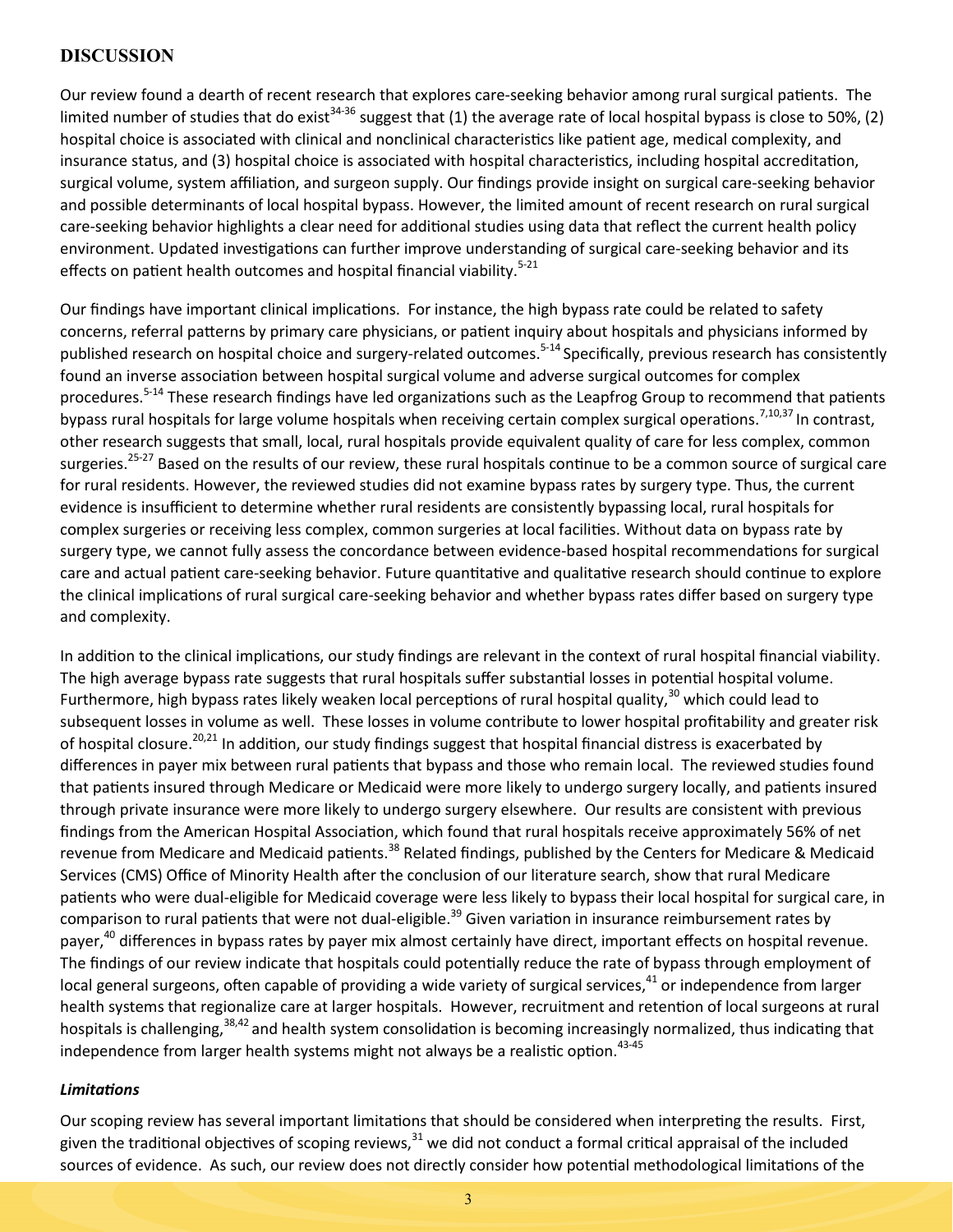included studies affected their results. Second, our review is based on retrospective, observational studies of secondary data. Thus, the identified studies are not sufficient to determine causality but indicate possible associations between patient and hospital characteristics and surgical care-seeking behavior. Importantly, the reviewed studies use the location of surgery (i.e., local hospital versus another hospital located farther away) as a proxy for hospital choice. However, there could be unmeasured factors affecting hospital choice, including insurance restrictions, referral patterns by primary care physicians, transportation availability, surgery setting (e.g., inpatient vs. outpatient), and patient perceptions about hospitals that are informed by public opinion, published hospital data, or published research.<sup>5-14</sup> Given these additional factors, patients might not always have a true "choice" in hospital when receiving elective surgery. Third, our review is based on a limited number of studies that collectively examined rural patients from five states, with the majority of analysis focusing on data from 2011. Thus, the findings from previous studies may not be representative of the larger U.S. rural population. Importantly, we restricted our search to studies that generally examined surgical care-seeking behavior from 2011 to the present. We reasoned that excluding studies examining pre-ACA behavior would eliminate confounding factors and ensure that studied patients were from the current health policy environment (including recent trends in hospital system affiliation<sup>43</sup> and consumer engagement with health information technology<sup>46</sup>).

## **CONCLUSIONS**

Research over the past two decades shows that regionalization of complex surgical care often improves outcomes.<sup>5-14</sup> However, regionalization of all surgical care does not necessarily consider the totality of patient preferences and can be detrimental to rural hospitals,<sup>15-21</sup> which are often integral parts of rural communities.<sup>22-24</sup> Greater understanding of rural patients' surgical care-seeking behavior can inform initiatives to enhance rural patient health without placing undue stress on rural hospitals and the communities they serve. Our review of the literature yielded evidence of patient and hospital characteristics associated with hospital choice.<sup>34-36</sup> Specifically, our review suggests that hospital choice is associated with patient age, insurance status, and medical complexity, as well as hospital accreditation, surgical volume, system affiliation, and surgeon supply. However, the limited amount of recent research on determinants of rural surgical care-seeking behavior underscores a critical lack of knowledge.

The decision of where to receive elective surgical care has direct effects on surgery-related outcomes, as high-volume hospitals are often associated with better outcomes for high-risk, complex surgeries.<sup>5-14</sup> In contrast, other research suggests that small, local, rural hospitals provide equivalent quality of care (compared to large, urban hospitals) for less complex, common surgical interventions.<sup>25-27</sup>These common surgeries also provide important revenue to rural hospitals,<sup>15-19</sup> which has downstream effects on rural public health<sup>22,23</sup> and economies.<sup>24</sup> Thus, without additional knowledge on modifiable determinants of hospital choice, clinicians, policymakers, and patients hoping to optimize care-seeking behavior, improve patient health, and support rural hospitals face a difficult challenge. Future studies can build on existing evidence through (1) analysis of surgical care-seeking behavior in other states, (2) examination of additional possible determinants of hospital choice (e.g., referral patterns, transportation availability, patient perceptions of hospital quality), and (3) calculation of bypass rates by surgery type. With regard to this last recommendation, the current evidence does not demonstrate whether rural residents are consistently bypassing local, rural hospitals for complex surgeries or receiving less complex, common surgeries at local facilities. Additional data on bypass rate by surgery type can highlight the concordance (or discordance) between evidence-based hospital recommendations for surgical care and actual patient care-seeking behavior. Therefore, future research should continue to explore the clinical implications of rural surgical care-seeking behavior and whether bypass rates differ based on surgery type and complexity.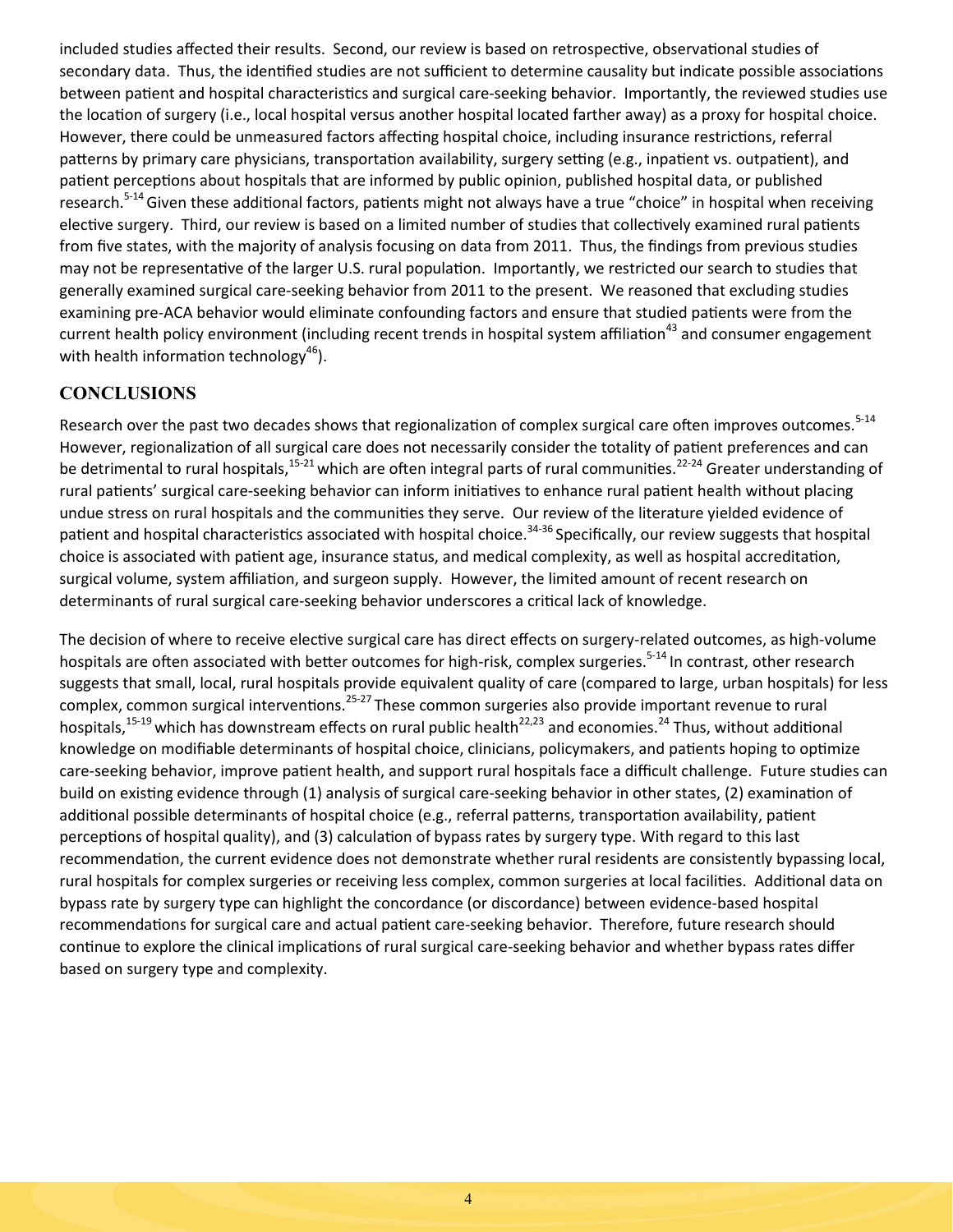### **REFERENCES AND NOTES**

- 1. Health Resources & Services Administration. Defining rural population [HRSA website]. January, 2021. Available at: https://www.hrsa.gov/rural-health/about-[us/definition/index.html#:~:text=Under%20this%20definition%2C%](https://www.hrsa.gov/rural-health/about-us/definition/index.html#:~:text=Under%20this%20definition%2C%20about%2021,is%20still%20classified%20as%20rural) [20about%2021,is%20still%20classified%20as%20rural.](https://www.hrsa.gov/rural-health/about-us/definition/index.html#:~:text=Under%20this%20definition%2C%20about%2021,is%20still%20classified%20as%20rural) Accessed December 8, 2021.
- 2. Matthews KA, Croft JB, Liu Y, et al. Health-related behaviors by urban-rural county classification United States, 2013. *MMWR Surveill Summ*. 2017;66(5):1-8.
- 3. Harrington RA, Califf RM, Balamurugan A, et al. Call to action: rural health: a presidential advisory from the American Heart Association and American Stroke Association. *Circulation*. 2020;141(10):e615-e644.
- 4. Centers for Disease Control and Prevention. About Rural Health [CDC website]. August 2, 2017. Available at: [https://www.cdc.gov/ruralhealth/about.html.](https://www.cdc.gov/ruralhealth/about.html) Accessed December 8, 2021.
- 5. Milstein A, Galvin RS, Delbanco SF, et al. Improving the safety of health care: the Leapfrog initiative. *Eff Clin Pract*. 2000;3(6):313-316.
- 6. Hata T, Motoi F, Ishida M, et al. Effect of hospital volume on surgical outcomes after pancreaticoduodenectomy. *Ann Surg*. 2016;263(4):664-672(9).
- 7. Birkmeyer JD, Siewers AE, Finlayson EVA, et al. Hospital volume and surgical mortality in the United States. *N Engl J Med*. 2002;346(15):1128-1137.
- 8. Finks JF, Osborne NH, Birkmeyer JD. Trends in hospital volume and operative mortality for high-risk surgery. *N Engl J Med.* 2011;364(22):2128-2137.
- 9. Reames BN, Ghaferi AA, Birkmeyer JD, et al. Hospital volume and operative mortality in the modern era. *Ann Surg*. 2014;260(2):244-251.
- 10. Birkmeyer JD & Dimick JB. Potential benefits of the new Leapfrog standards: effect of process and outcomes measures. *Surgery.* 2004;135(6):569-575.
- 11. Singh JA, Kwoh CK, Boudreau RM, et al. Hospital volume and surgical outcomes after elective hip/knee arthroplasty: a risk-adjusted analysis of a large regional database. *Arthritis Rheum*. 2011;63(8):2531-2539.
- 12. Ghaferi AA, Birkmeyer JD, Dimick JB. Hospital volume and failure to rescue with high-risk surgery. *Med Care*. 2011;49(12):1076-1081.
- 13. Schmidt CM, Turrini O, Parikh P, et al. Effect of hospital volume, surgeon experience, and surgeon volume on patient outcomes after pancreaticoduodenectomy: a single-institution experience. *Arch Surg*. 2010;145(7):634-640.
- 14. Yoshioka R, Yasunaga H, Hasegawa K, et al. Impact of hospital volume on hospital mortality, length of stay and total costs after pancreaticoduodenectomy. *Br J Surg*. 2014;101(5):523-529.
- 15. Williamson JR HA, Hart LG, Pirani MJ, et al. Rural hospital inpatient surgical volume: cutting-edge service or operating on the margin? *J Rural Health*. 1994;10(1):16-25.
- 16. Gold MS, Zuckerman R, Dietz P, et al. Cooperstown surgeons throw a pitch for rural surgery. *Bull Am Coll Surg*. 2004;89(9):16-20, 50.
- 17. Chappel AR, Zuckerman RS, Finlayson SR. Small rural hospitals and high-risk operations: how would regionalization affect surgical volume and hospital revenue? *J Am Coll Surg*. 2006;203(5):599-604.
- 18. Doty B & Zuckerman R. Rural surgery: Framing the issues. *Surg Clin North Am*. 2009;89(6):1279-1284.
- 19. Karim S, Holmes, GM, Pink GH. The effect of surgery on the profitability of rural hospitals. *Journal of Health Care Finance.* 2015;41(4):1-16.
- 20. Kaufman BG, Thomas SR, Randolph RK, et al. The rising rate of rural hospital closures. *J Rural Health*. 2016;32(1):35- 43.
- 21. Holmes GM, Kaufman BG, Pink GH. Predicting financial distress and closure in rural hospitals. *J Rural Health*. 2017;33(3):239-249.
- 22. Thomas SR, Kaufman BG, Randolph RK, et al. A comparison of closed rural hospitals and perceived impact. North Carolina Rural Health Research Program. Sheps Center for Health Services Research, UNC-Chapel Hill. Findings Brief. 2015.
- 23. Miller KEM, James HJ, Holmes GM, et al. The effect of rural hospital closures on emergency medical service response and transport times. *Health Serv Res*. 2020;55(2):288-300.
- 24. Holmes GM, Slifkin RT, Randolph RK, et al. The effect of rural hospital closures on community economic health. *Health Serv R*es. 2006;41(2):467-85.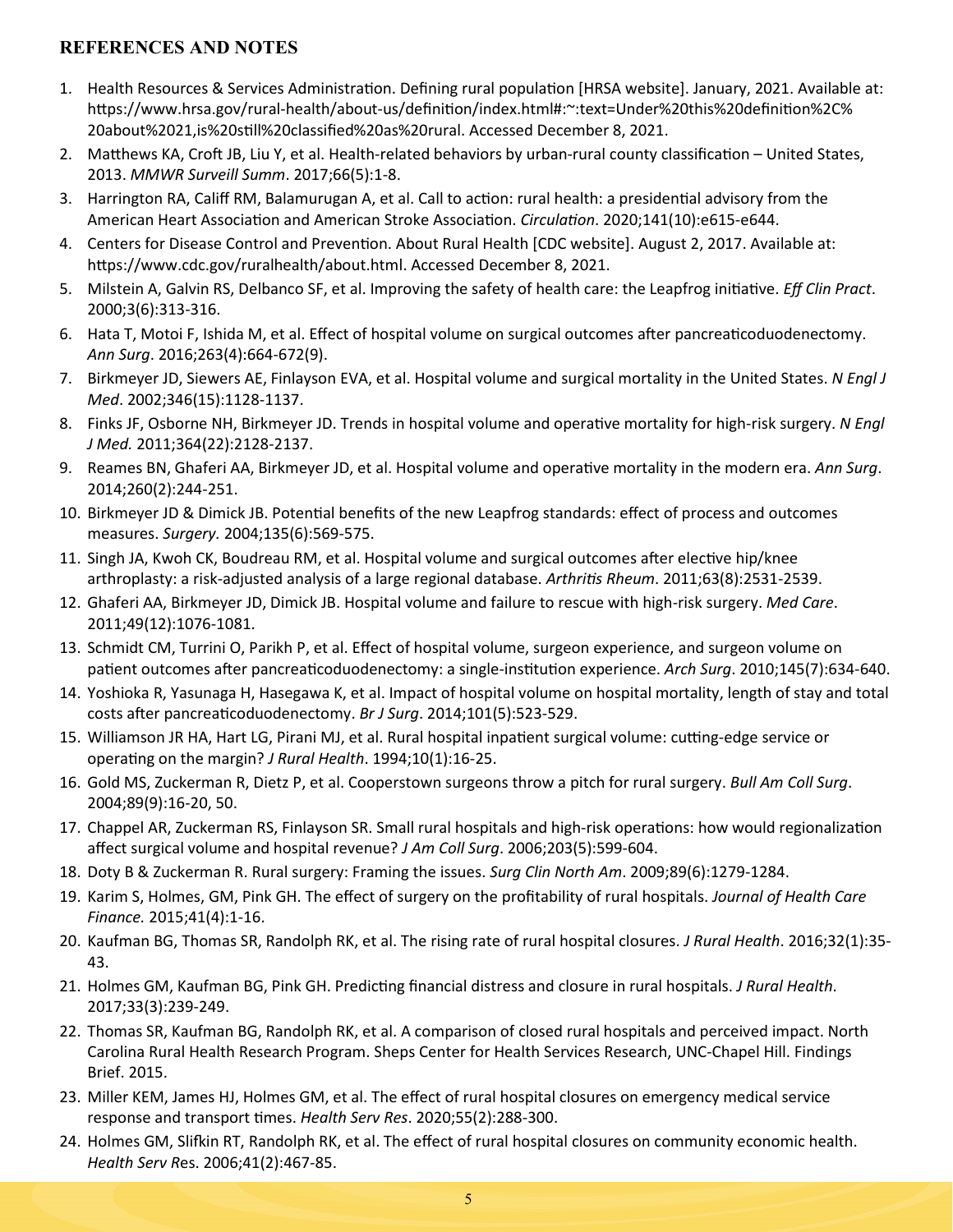- 25. Ibrahim AM, Hughes TG, Thumma JR, et al. Association of hospital critical access status with surgical outcomes and expenditures among Medicare beneficiaries. *JAMA*. 2016;315(19):2095-2103.
- 26. Gadzinski AJ, Dimick JB, Ye Z, et al. Utilization and outcomes of inpatient surgical care at critical access hospitals in the United States. *JAMA Surg*. 2013;148(7):589-596.
- 27. Natafgi N, Baloh J, Weigel P, et al. Surgical patient safety outcomes in critical access hospitals: How do they compare? *J Rural Health*. 2017;33(2):117-126.
- 28. Radcliff TA, Brasure M, Moscovice IS, et al. Understanding rural hospital bypass behavior. *J Rural Health*. 2003;19 (3):252–259.
- 29. Escarce JJ & Kapur K. Do patients bypass rural hospitals? Determinants of inpatient hospital choice in rural California. *J Health Care Poor Underserved*. 2009;20(3):625-644.
- 30. Wishner J, Solleveld P, Rudowitz R, et al. A look at rural hospital closures and implications for access to care: three case studies [KFF website]. July, 2016. Available at: [https://www.kff.org/medicaid/issue](https://www.kff.org/medicaid/issue-brief/a-look-at-rural-hospital-closures-and-implications-for-access-to-care/)-brief/a-look-at-ruralhospital-closures-and-[implications](https://www.kff.org/medicaid/issue-brief/a-look-at-rural-hospital-closures-and-implications-for-access-to-care/)-for-access-to-care/. Accessed December 8, 2021.
- 31. Tricco AC, Lillie E, Zarin W, et al. PRISMA extension for scoping reviews (PRISMA-ScR): checklist and explanation. *Ann Intern Med*. 2018;169(7):467-473.
- 32. Center for Open Science. [Open Science Framework website]. 2021. Available at: [osf.io/?view\\_only=.](https://osf.io/?view_only=) Accessed December 8, 2021.
- 33. Spaulding AC, Borkar S, Osagiede O, et al. Impact of travel distance on quality outcomes in colorectal cancer. *Am J Manag Care.* 2020;26(11):347-354.
- 34. Matthews KA, Kahl AR, Gaglioti AH, et al. Differences in travel time to cancer surgery for colon versus rectal cancer in a rural state: a new method for analyzing time-to-place data using survival analysis. *J Rural Health*. 2020;36 (4):506-516.
- 35. Weigel PA, Ullrich F, Finegan CN, et al. Rural bypass for elective surgeries. *J Rural Health*. 2017;33(2):135-145.
- 36. Weigel PAM, Ullrich F, Ward MM. Rural bypass of critical access hospitals in Iowa: Do visiting surgical specialists make a difference? *J Rural Health*. 2018;34 Suppl 1:s21-s29.
- 37. The Leapfrog Group. [The Leapfrog Group website]. Available at: [https://www.leapfroggroup.org.](https://www.leapfroggroup.org) Accessed December 8, 2021.
- 38. American Hospital Association. Rural report 2019: challenges facing rural communities and the roadmap to ensure local access to high-quality, affordable care [AHA website]. February 2019. Available at: [https://www.aha.org/](https://www.aha.org/system/files/2019-02/rural-report-2019.pdf) [system/files/2019](https://www.aha.org/system/files/2019-02/rural-report-2019.pdf)-02/rural-report-2019.pdf. Accessed December 8, 2021.
- 39. Centers for Medicare & Medicaid Services Office of Minority Health. Examining rural hospital bypass for inpatient services [CMS website]. December, 2021. Available at: [https://www.cms.gov/About](https://www.cms.gov/About-CMS/Agency-Information/OMH/equity-initiatives/rural-health/reports-and-publications)-CMS/Agency-Information/ OMH/equity-[initiatives/rural](https://www.cms.gov/About-CMS/Agency-Information/OMH/equity-initiatives/rural-health/reports-and-publications)-health/reports-and-publications. Accessed December 8, 2021.
- 40. Kaiser Family Foundation. How much more than Medicare do private insurers pay? A review of the literature [KFF website]. April 2020. Available at: [https://www.kff.org/medicare/issue](https://www.kff.org/medicare/issue-brief/how-much-more-than-medicare-do-private-insurers-pay-a-review-of-the-literature/)-brief/how-much-more-than-medicare-doprivate-insurers-pay-a-review-of-the-[literature/.](https://www.kff.org/medicare/issue-brief/how-much-more-than-medicare-do-private-insurers-pay-a-review-of-the-literature/) Accessed December 8, 2021.
- 41. Heneghan SJ, Bordley Jt, Dietz PA, et al. Comparison of urban and rural general surgeons: motivations for practice location, practice patterns, and education requirements. *J Am Coll Surg*. 2005;201(5):732-736.
- 42. Williams TE, Jr., Satiani B, Ellison EC. A comparison of future recruitment needs in urban and rural hospitals: the rural imperative. *Surgery*. 2011;150(4):617-625.
- 43. Oyeka O, Ullrich F, Mueller K. Trends in hospital system affiliation, 2007-2016. RUPRI Center for Rural Health Policy Analysis Rural Policy Brief. 2018.
- 44. American Hospital Association. Fast facts on U.S. hospitals, 2021 [AHA website]. 2021. Available at: [https://](https://www.aha.org/statistics/fast-facts-us-hospitals) [www.aha.org/statistics/fast](https://www.aha.org/statistics/fast-facts-us-hospitals)-facts-us-hospitals. Accessed December 8, 2021.
- 45. Williams D, Jr., Holmes GM, Song PH, et al. For rural hospitals that merged, inpatient charges decreased and outpatient charges increased: a pre-/post-comparison of rural hospitals that merged and rural hospitals that did not merge between 2005 and 2015. *J Rural Health*. 2021;37(2):308-317.
- 46. Ricciardi L, Mostashari F, Murphy J, et al. A national action plan to support consumer engagement via e-health. *Health Aff (Millwood).* 2013;32(2):376-384.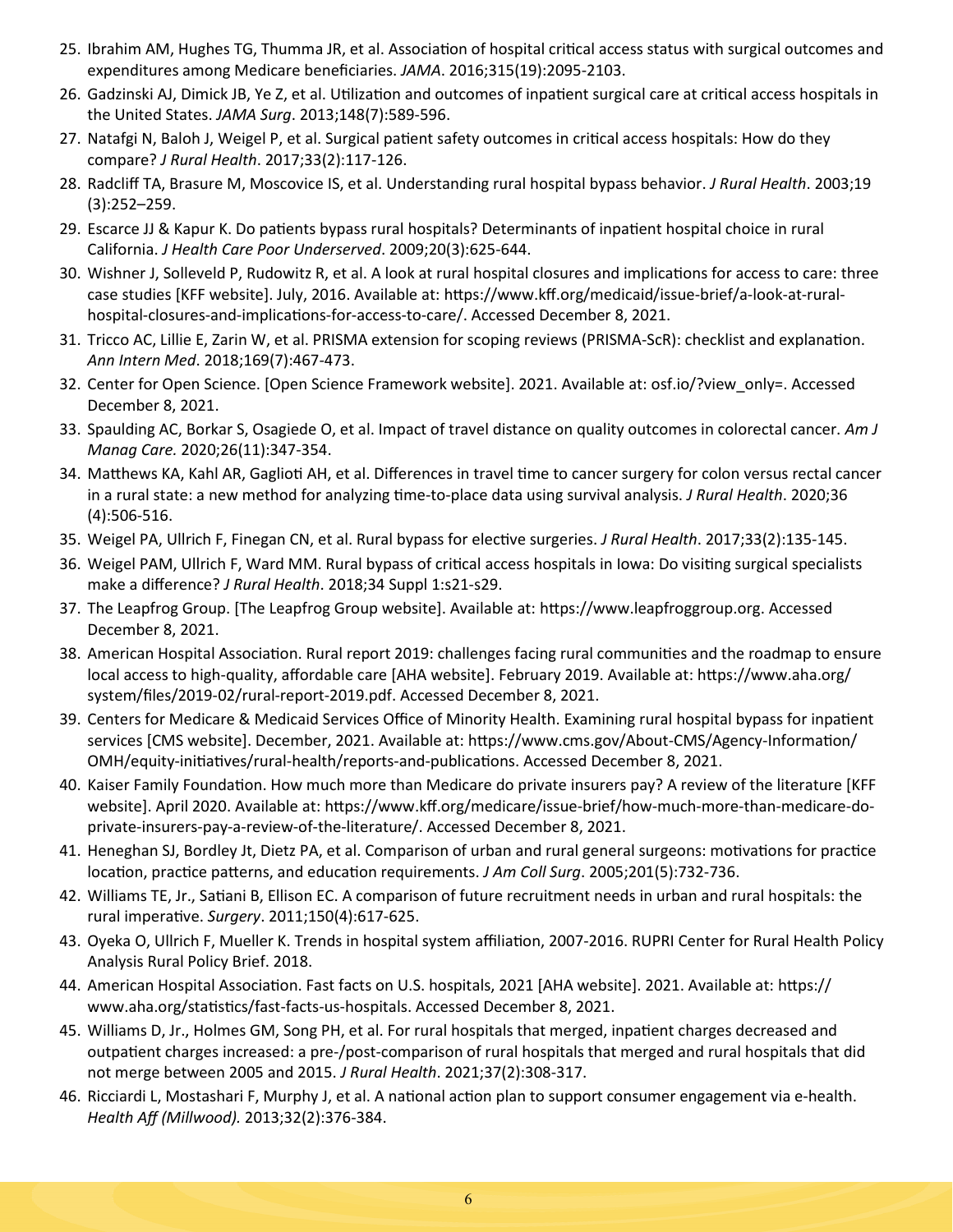## **APPENDIX: DETAILED METHODOLOGY**

#### *Eligibility Criteria*

We considered studies examining rural individuals living in the United States. In addition, our review focused on studies that analyzed hospital choice among rural patients seeking elective surgery. We did not consider studies that examined hospital choice for non-surgical care, transfer hospital visits, or visits preceded by emergency medical services transportation. Furthermore, given (1) the effects of the Affordable Care Act (ACA) on health care delivery, insurance coverage, and reimbursement, (2) trends in hospital mergers and acquisitions, and (3) increasing consumer engagement with health information technology, we reviewed recent studies that examined surgical care-seeking behavior from 2011 to the present. We reasoned that excluding studies examining pre-2011 behavior would ensure that studied patients were from the current health policy environment, thus improving the present-day applicability of our findings. Lastly, we restricted our scoping review to analytical and descriptive observational studies, including case -control studies, prospective and retrospective cohort studies, cross-sectional studies, and qualitative studies. We excluded editorials, letters, comments, conference abstracts, and case reports from our review. We did not restrict studies based on language.

#### *Search Strategy*

The search strategy sought to locate both published and unpublished studies. With the help of an experienced medical librarian, Sarah Cantrell (SC), we searched MEDLINE (via Ovid), EMBASE (via Elsevier), and Web of Science Core Collection (via Clarivate) from database inception to December 11, 2020 using a combination of keywords and database-specific subject headings for three concepts: rural, surgery, and bypass/choice behavior. We synthesized the search terms in each of these categories based on the scoping review objective and developed the terms into comprehensive search strategies for each database. Prior to running the final searches, we reviewed a small subset of articles in order to identify any additional search terms and to refine the eligibility criteria. Once the key search terms were finalized, the search was peer-reviewed by another librarian with expertise in systematic review searching using the Peer Review of Electronic Search Strategies (PRESS) checklist. After review, we executed the search strategies across all databases. The full, reproducible search strategies for each database are available upon request. We also reviewed the bibliographies of the final included studies and contacted experts in the field for possible additional studies.

#### *Evidence Selection*

Following the literature search, we uploaded resulting citations into Covidence®, a web-based literature review screening software tool. Next, we used Covidence to identify and remove duplicate citations. After the removal of duplicate citations, we screened the title and abstract of each remaining citation using the aforementioned eligibility criteria. We completed the title and abstract screening using two independent reviewers, Yuqi Zhang (YZ) and Tyler Malone (TM). Following the title and abstract screening, we retrieved the full-text of all potentially relevant citations. We assessed the full-text of selected citations in detail against the eligibility criteria using two independent reviewers (YZ and TM). We designated a third reviewer, John Williams (JW), to resolve disagreements between the two main reviewers during title and abstract screening or full-text screening that could not be resolved through additional discussion.

Based on initial findings from the title and abstract screening, the full-text screening included additional eligibility criteria beyond those reported above. For the full-text screening, we further focused on studies that (1) explicitly framed the research as an analysis of hospital choice; (2) provided a definitive hospital choice set for participants included in the research, and (3) analyzed actual care-seeking behavior (as opposed to hypothetical behavior). We added these criteria in order to provide a clearer assessment of surgical care-seeking behavior among rural patients. In addition to the above criteria, we further required studies to have 80% or more of the included study years to be from 2011 or later (or present results stratified by year, in which case only results from 2011 or later would be reviewed). We decided to apply this rule in order to more strictly focus on care-seeking behavior that occurred after implementation of the ACA (the title and abstract screening only required studies to have at least one study year from 2011 or later). Moreover, we decided to exclude studies that assessed abortions and colposcopies because they are